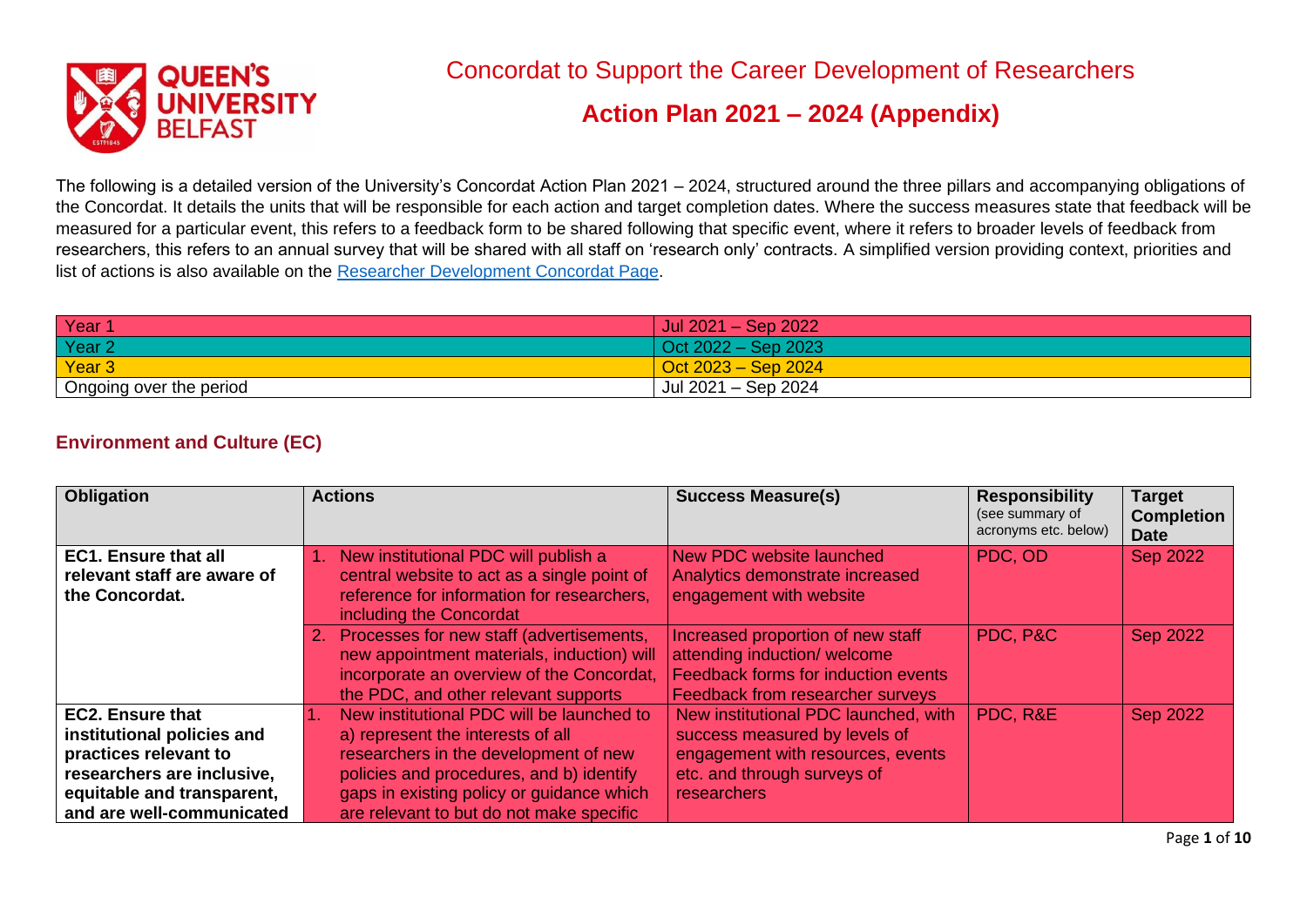| <b>Obligation</b>                                                                                                                     | <b>Actions</b>                                                                                                                                                                                                                                                                                      | <b>Success Measure(s)</b>                                                                                                                          | <b>Responsibility</b><br>(see summary of<br>acronyms etc. below) | <b>Target</b><br><b>Completion</b><br><b>Date</b> |
|---------------------------------------------------------------------------------------------------------------------------------------|-----------------------------------------------------------------------------------------------------------------------------------------------------------------------------------------------------------------------------------------------------------------------------------------------------|----------------------------------------------------------------------------------------------------------------------------------------------------|------------------------------------------------------------------|---------------------------------------------------|
| to researchers and their<br>managers.                                                                                                 | provisions for research staff (e.g.<br>supervision, teaching)                                                                                                                                                                                                                                       |                                                                                                                                                    |                                                                  |                                                   |
|                                                                                                                                       | <b>Postdoctoral and Research Staff</b><br>2.<br>Oversight Group (PROG) will act as a<br>single representative committee to consult<br>on strategies, policies and procedures<br>relevant to researchers and feed into<br>institutional governance structures via<br>representation on R&I Committee | Three meetings of PROG annually,<br>with regular reports to R&I<br>Committee                                                                       | PROG, PDC,<br>R&E                                                | Ongoing                                           |
|                                                                                                                                       | New PDC website will sign-post to policies<br>3.<br>and procedures relevant to researchers,<br>including user-friendly and accessible<br>overview                                                                                                                                                   | New PDC website launched with<br>discrete section on relevant<br>policies/procedures<br>Improved awareness among<br>researchers and their managers | <b>PDC</b>                                                       | <b>Sep 2022</b>                                   |
|                                                                                                                                       | New PDC website will focus on improving<br>the accessibility of new and existing online<br>resources and develop an accessibility<br>checklist for PDC events                                                                                                                                       | Accessibility score for new PDC<br>website                                                                                                         | PDC, CMS Team                                                    | <b>Sep 2022</b>                                   |
| EC3. Promote good mental<br>health and wellbeing<br>through, for example, the<br>effective management of<br>workloads and people, and | New workshop will be developed on<br>$\overline{1}$ .<br>personal effectiveness and time<br>management, focussing on benefits for<br>research outcomes, personal wellbeing<br>etc.                                                                                                                  | New workshop launched and positive<br>feedback received post-event                                                                                 | PDC, OD                                                          | Sep 2023                                          |
| effective policies and<br>practice for tackling<br>discrimination, bullying and<br>harassment, including                              | 2. Learning and development opportunities<br>around resilience and wellbeing will be<br>provided for researchers as part of core<br>offering                                                                                                                                                        | New workshop launched and positive<br>feedback received post-event                                                                                 | OD, PDC                                                          | <b>Sep 2022</b>                                   |
| providing appropriate<br>support for those reporting<br>issues.                                                                       | Wider institutional review of bullying and<br>3.<br>harassment policies will consider issues<br>specific to research staff as part of its<br>remit                                                                                                                                                  | New policy recognises specific<br>issues relevant to fixed-term<br>researchers                                                                     | P&C,PDC                                                          | <b>Sep 2023</b>                                   |
| <b>EC4. Ensure that managers</b><br>of researchers are<br>effectively trained in<br>relation to equality,                             | Consolidated effort to promote relevant<br>4.<br>policies and approaches to addressing<br>'cultural' issues, including bullying and<br>harassment, to researchers and their                                                                                                                         | New PDC website launched with<br>discrete section on relevant<br>policies/procedures                                                               | OD, PDC, Reps<br><b>Network</b>                                  | <b>Sep 2023</b>                                   |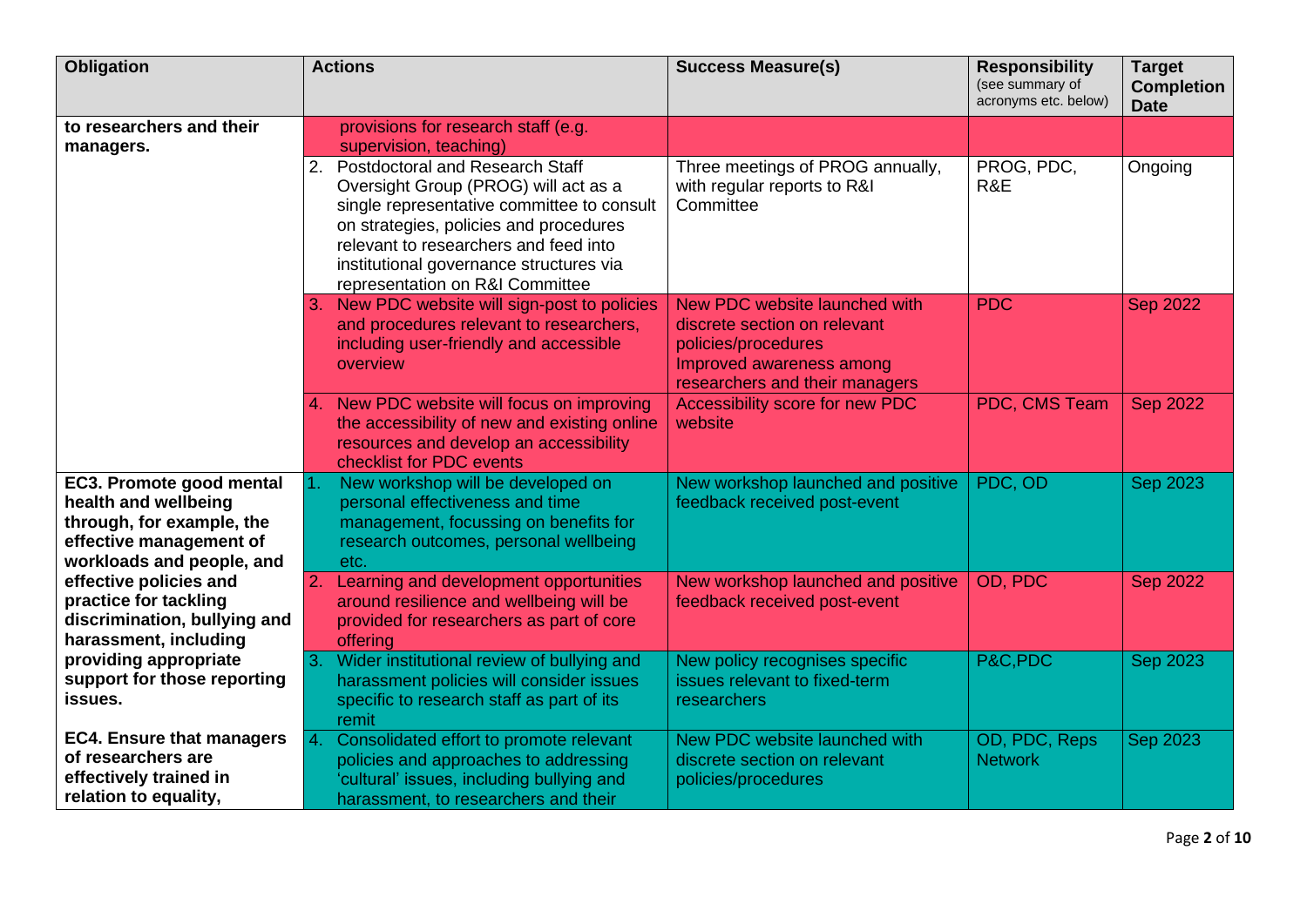| <b>Obligation</b>                                                                                        | <b>Actions</b>                                                                                                                                                                                                                                                   | <b>Success Measure(s)</b>                                                                                                                                                                                          | <b>Responsibility</b><br>(see summary of<br>acronyms etc. below) | <b>Target</b><br><b>Completion</b><br><b>Date</b> |
|----------------------------------------------------------------------------------------------------------|------------------------------------------------------------------------------------------------------------------------------------------------------------------------------------------------------------------------------------------------------------------|--------------------------------------------------------------------------------------------------------------------------------------------------------------------------------------------------------------------|------------------------------------------------------------------|---------------------------------------------------|
| diversity and inclusion,<br>wellbeing and mental<br>health.                                              | managers, as well as available learning<br>resources (e.g. relevant courses on<br>LinkedIn Learning)                                                                                                                                                             | Improved awareness among<br>researchers and their managers                                                                                                                                                         |                                                                  |                                                   |
|                                                                                                          | Work with the postdoctoral community and<br>5.<br>managers to develop best-practice<br>guidelines on work-life balance for<br>researchers                                                                                                                        | Guidelines agreed in consultation<br>with relevant stakeholders, published<br>on PDC website and communicated<br>via Faculties/Schools<br>Positive experience related to this<br>topic reported on culture surveys | PDC, Reps<br><b>Network</b>                                      | <b>Sep 2022</b>                                   |
|                                                                                                          | Consolidated push to ensure high<br>6.<br>completion rates of the mandatory<br>diversity and inclusion training module<br>amongst researchers and their managers                                                                                                 | Increased completion rate on<br>trajectory to 100%                                                                                                                                                                 | P&C, PDC                                                         | <b>Sep 2024</b>                                   |
| <b>EC5. Ensure researchers</b><br>and their managers are<br>aware of, and act in<br>accordance with, the | Continued annual implementation of the<br>1.<br>Research Integrity Concordat across the<br>institution, with researcher engagement<br>encouraged by the PDC                                                                                                      | Annual statements of compliance<br>completed and published via<br><b>Research Governance and Integrity</b><br>Team                                                                                                 | RG, PDC                                                          | Ongoing                                           |
| highest standards of<br>research integrity.                                                              | Promote and facilitate the Epigeum online<br>2.<br>course on good research practice to<br>researchers                                                                                                                                                            | Positive feedback on Epigeum<br>course via staff surveys (not possible<br>to monitor completion rates at<br>present)                                                                                               | RG, PDC, OD                                                      | Ongoing                                           |
|                                                                                                          | Review the learning and development<br>3.<br>offering in responsible research practices,<br>data management and research integrity<br>as pertains to researchers, and publish<br>new or complementary online guidance,<br>particularly for fellowship applicants | Review completed and reported to<br>PROG for feedback, forward actions<br>subsequently agreed<br>New content developed and<br>published/signposted on PDC<br>website                                               | PDC, RG, Library<br><b>OA Team</b>                               | <b>Sep 2022</b>                                   |
|                                                                                                          | 4. Encourage academic departments to<br>introduce initiatives to facilitate open<br>discussion and perpetuate good research<br>practice (e.g. journal clubs, lab meetings)                                                                                       | Increase in departments engaging in<br>such initiatives, confirmed via faculty<br>reps network<br>Positive feedback via surveys                                                                                    | <b>Reps Network,</b><br><b>PDC</b>                               | <b>Sep 2023</b>                                   |
|                                                                                                          | Establish a peer-network for postdocs to<br>5.<br>advise and support each other in relation<br>to good practices in research, including                                                                                                                          | Network established and positive<br>level of engagement across faculties                                                                                                                                           | Societies, PDC                                                   | <b>Sep 2023</b>                                   |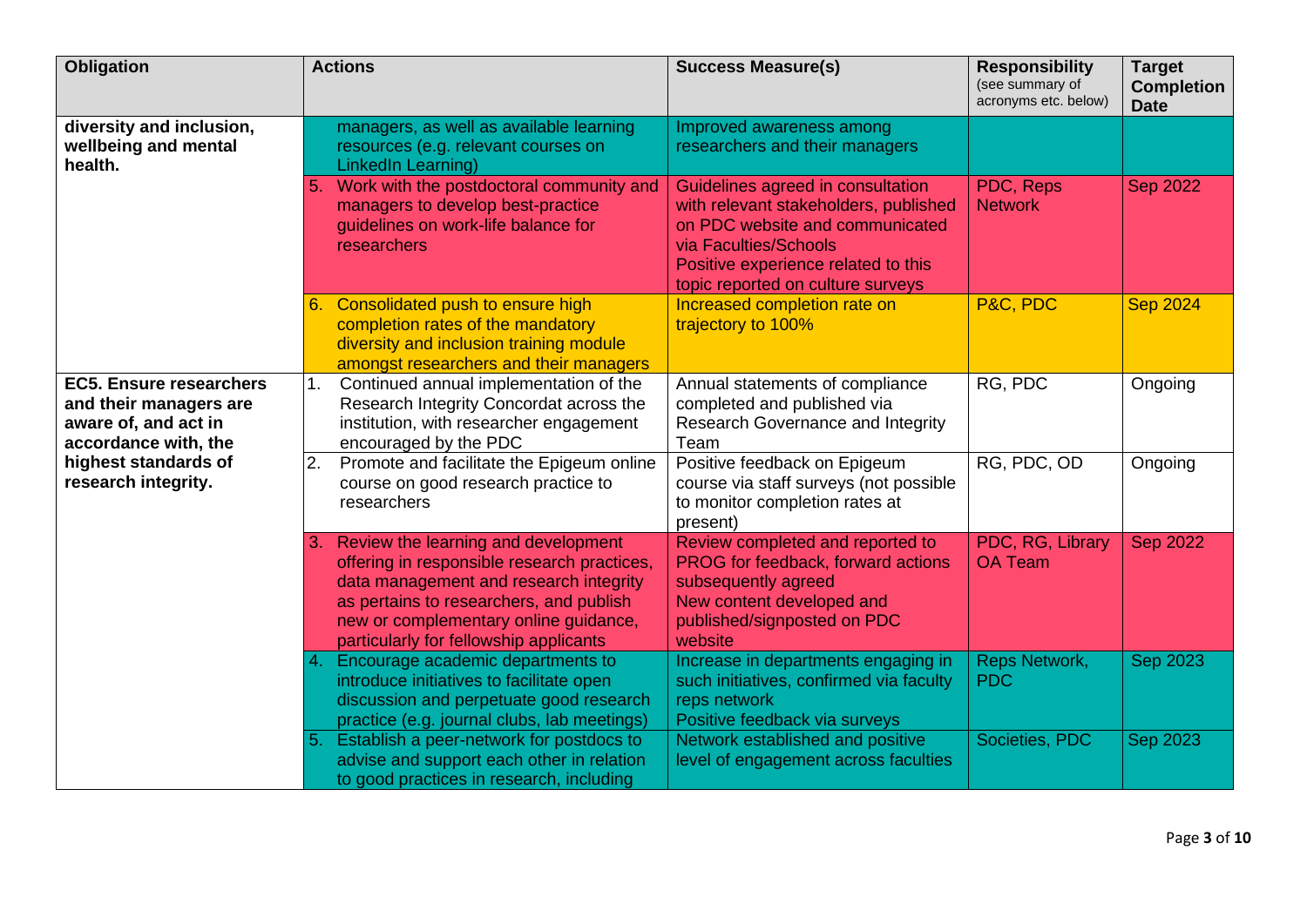| <b>Obligation</b>                                                                                                                                 | <b>Actions</b>                                                                                                                                                                                                   | <b>Success Measure(s)</b>                                                                                                                                                                       | <b>Responsibility</b><br>(see summary of<br>acronyms etc. below) | Target<br><b>Completion</b><br><b>Date</b> |
|---------------------------------------------------------------------------------------------------------------------------------------------------|------------------------------------------------------------------------------------------------------------------------------------------------------------------------------------------------------------------|-------------------------------------------------------------------------------------------------------------------------------------------------------------------------------------------------|------------------------------------------------------------------|--------------------------------------------|
|                                                                                                                                                   | experimental design, analysis, ethics<br>application preparation etc.                                                                                                                                            |                                                                                                                                                                                                 |                                                                  |                                            |
|                                                                                                                                                   | Work with academic departments to<br>facilitate opportunities for researchers to<br>present and receive peer feedback on<br>their research, internally and externally                                            | Increase in departments engaging in<br>such initiatives, confirmed via faculty<br>reps network<br>Increased numbers of researchers<br>presenting at conferences etc.<br>(measured via surveys)  | <b>Reps Network,</b><br><b>PDC</b>                               | <b>Sep 2024</b>                            |
| EC6. Regularly review and<br>report on the quality of the<br>research environment and<br>culture, including seeking<br>feedback from researchers, | Work with Faculties/ Schools to ensure<br>$\mathbf{1}$ .<br>that School Management Board meetings<br>include a standing item on postdoctoral<br>researchers and ideally include a<br>postdoctoral representative | Increased number of schools<br>engaging with this, confirmed via<br>faculty reps network                                                                                                        | <b>Reps Network</b>                                              | <b>Sep 2022</b>                            |
| and use the outcomes to<br>improve institutional<br>practices.                                                                                    | <b>Full implementation of Research Culture</b><br>2.<br>Action Plan (RCAP) actions that relate to<br>researchers and collect specific feedback<br>on researchers via wider culture surveys                       | Increasingly positive perception of<br>wider research environment through<br>research culture surveys                                                                                           | <b>RPO</b>                                                       | <b>Sep 2024</b>                            |
|                                                                                                                                                   | Establish a representative network,<br>including postdocs and academics from<br>across Queens, to report issues and<br>challenges, share local examples of best<br>practice, and champion the Concordat          | Network established, with all schools<br>and faculties engaged<br>High levels of awareness of the<br>network measured via surveys<br>Examples of best practice shared<br>throughout the network | PDC, Rep<br><b>Network</b>                                       | Dec 2021                                   |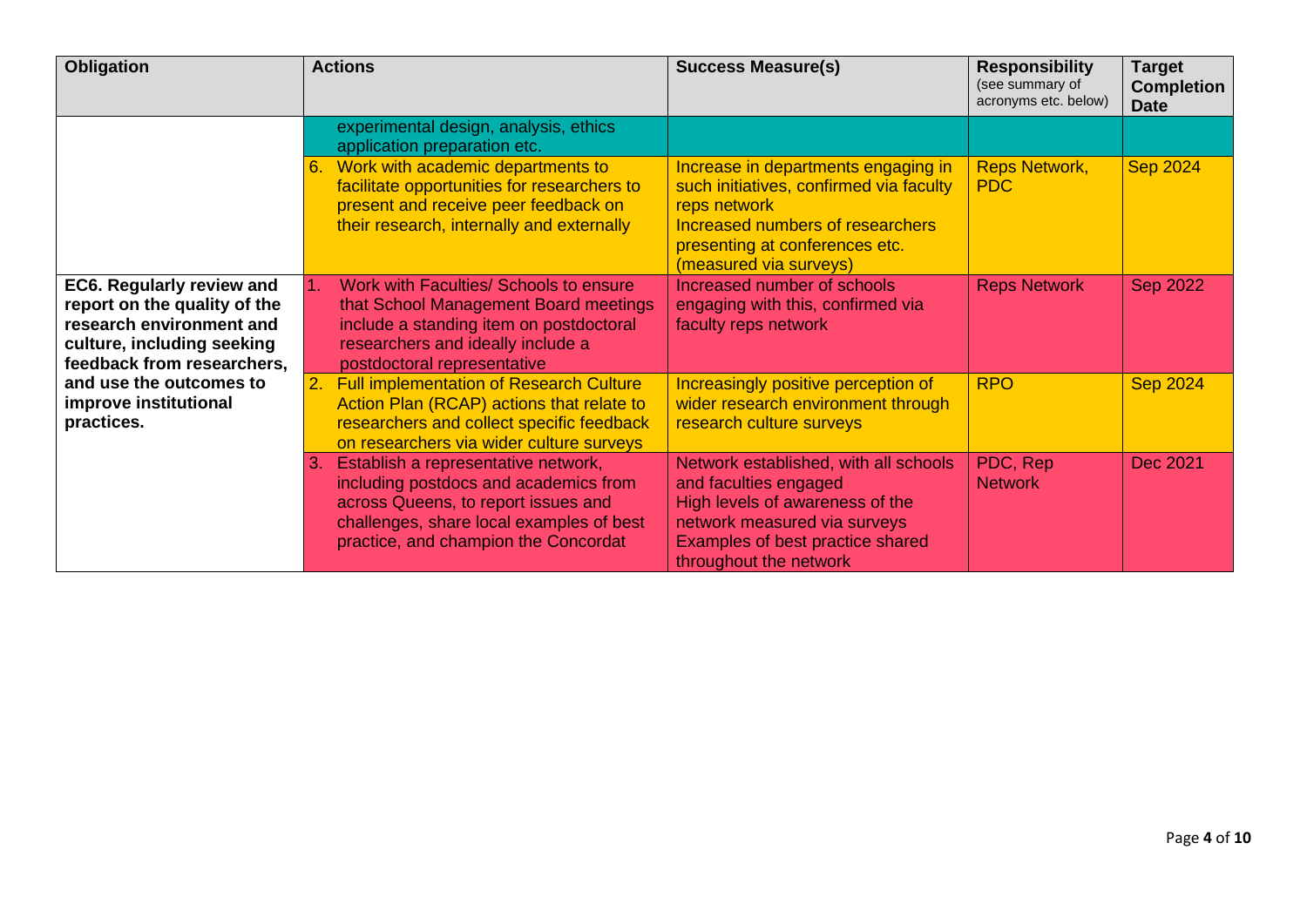### **Employment (E)**

| <b>Obligation</b>                                                                                                                                                                     | <b>Actions</b>                                                                                                                                                                                                                                                                                                             | <b>Success Measure(s)</b>                                                                                                                                                                                           | <b>Responsibility</b><br>(see summary of<br>acronyms etc. below) | <b>Target</b><br><b>Completion</b><br><b>Date</b> |
|---------------------------------------------------------------------------------------------------------------------------------------------------------------------------------------|----------------------------------------------------------------------------------------------------------------------------------------------------------------------------------------------------------------------------------------------------------------------------------------------------------------------------|---------------------------------------------------------------------------------------------------------------------------------------------------------------------------------------------------------------------|------------------------------------------------------------------|---------------------------------------------------|
| E1. Ensure open, transparent<br>and merit-based recruitment.<br>which attracts excellent<br>researchers, using fair and<br>inclusive selection and<br>appointment practices.          | Review current practice for costing<br>research staff on grants to ensure<br>sufficient funding is available to offer<br>competitive salaries and attract/retain<br>the best talent                                                                                                                                        | <b>Review completed and</b><br>report/recommendations put forward<br>via appropriate channels                                                                                                                       | PDC, Finance<br>Directorate, R&E                                 | <b>Sep 2024</b>                                   |
| E2. Provide an effective<br>induction, ensuring that<br>researchers are integrated<br>into the community and are<br>aware of policies and<br>practices relevant to their<br>position. | 1. Review induction processes for new<br>research staff to provide relevant and<br>up-to-date information, including:<br><b>Regularly updated 'welcome</b><br>$\bullet$<br>booklet' provided to all new starts<br>Overview of all relevant policies/<br>$\bullet$<br>procedures, and sign-posting to<br><b>PDC</b> website | Induction sessions available on a<br>regular basis with high attendance<br>and good feedback provided<br>Welcome booklet updated twice<br>annually<br>Positive feedback on induction<br>processes via staff surveys | PDC, OD                                                          | <b>Mar 2022</b>                                   |
|                                                                                                                                                                                       | 2. Extend the availability of buddy/ peer<br>mentoring schemes beyond initial<br>MHLS pilot to encompass all three<br>faculties                                                                                                                                                                                            | Increased proportion of schools<br>running such schemes and high<br>levels of engagement, reported via<br>reps network                                                                                              | <b>Reps Network,</b><br><b>Faculties/Schools</b>                 | <b>Sep 2022</b>                                   |
| E3. Provide clear and<br>transparent merit-based<br>recognition, reward and<br>promotion pathways that<br>recognise the full range of<br>researchers' contributions,                  | 1. Annual celebration for National<br>Postdoc Appreciation Week, to include<br>annual postdoc awards for each<br>faculty, and continually review the<br>programme based on feedback each<br>vear                                                                                                                           | Level of engagement/attendance at<br><b>NPAW</b> events<br>Increasing number of nominations<br>prizes, especially coming from<br>managers                                                                           | PDC, Societies,<br>Faculties/Schools,<br><b>OD</b>               | Ongoing,<br>annual                                |
| and the diversity of personal<br>circumstances.                                                                                                                                       | Continue to offer two dedicated<br>2.<br>categories as part of institutional Vice-<br>Chancellor's Research Prizes, i.e.<br>Postdoctoral Researcher & Early-<br><b>Career Researcher</b>                                                                                                                                   | Increased number of nominations,<br>particularly coming from managers                                                                                                                                               | <b>RPO</b>                                                       | Ongoing,<br>annual                                |
|                                                                                                                                                                                       | 3.<br><b>Review processes for recognising</b><br>contribution of postdocs to research<br>outputs, grants etc., including via<br>introduction of the CREDIT Taxonomy                                                                                                                                                        | <b>CREDIT and Narrative CVs</b><br>implemented                                                                                                                                                                      | PDC, RPO                                                         | <b>Sep 2024</b>                                   |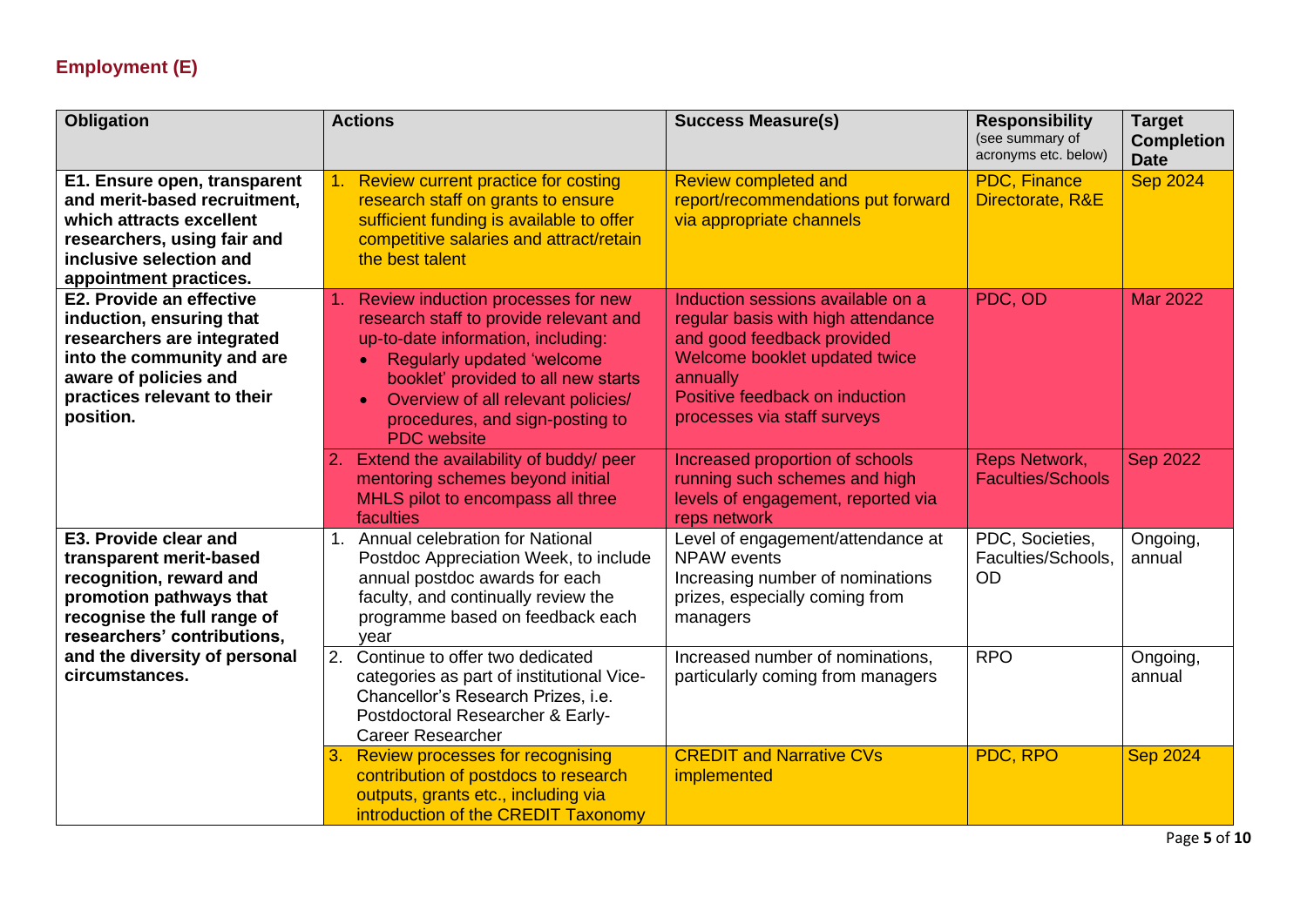|                                                                                                                                                                                                                                              | and Narrative CVs as part of Research<br><b>Culture Action Plan</b>                                                                                                                                                                                                                                                                             | Number of researchers using<br>systems e.g. Pure to record<br>contributions<br>Feedback via researcher surveys  |                                                             |                 |
|----------------------------------------------------------------------------------------------------------------------------------------------------------------------------------------------------------------------------------------------|-------------------------------------------------------------------------------------------------------------------------------------------------------------------------------------------------------------------------------------------------------------------------------------------------------------------------------------------------|-----------------------------------------------------------------------------------------------------------------|-------------------------------------------------------------|-----------------|
|                                                                                                                                                                                                                                              | 4. In line with commitments made in<br>Strategy 2030 and RCAP, conduct a<br>systemic review of institutional policies<br>and support for career pathways for<br>those employed on 'research only'<br>contracts with a view to creating a<br>dedicated 'Research' pathway                                                                        | Review completed, report and<br>recommendations shared with<br>PROG, and implementation plan<br>agreed/actioned | PROG, PDC, OD<br><b>RPO</b>                                 | <b>Dec 2023</b> |
|                                                                                                                                                                                                                                              | 5. Launch a further recruitment process to<br>the Illuminate Vice-Chancellor's<br><b>Fellowship scheme</b>                                                                                                                                                                                                                                      | Recruitment process successfully<br>completed with appointment of new<br>fellows                                | FA, PVC R&E,<br><b>Schools/Faculties,</b><br><b>P&amp;C</b> | <b>Sep 2022</b> |
| E4. Provide effective line and<br>project management training<br>opportunities for managers of<br>researchers, heads of<br>department and equivalent.                                                                                        | 1. Consolidated effort to promote the<br>"People Manager Essentials"<br>programme and other resources for<br>managers of fixed-term researchers,<br>modifying/adding new resources as<br>required (e.g. adapted PDR for<br>researchers)                                                                                                         | Increased engagement and positive<br>feedback via researcher surveys                                            | PDC, P&C, Reps<br><b>Network</b>                            | <b>Sep 2024</b> |
|                                                                                                                                                                                                                                              | 2. Provide leadership and management<br>development opportunities for<br>independent fellows and early-career<br>researchers (e.g. mentoring/coaching)<br>notably via the Fellowship Academy                                                                                                                                                    | Increased engagement and positive<br>feedback via researcher surveys                                            | FA, OD, RD                                                  | <b>Sep 2022</b> |
| <b>E5. Ensure that excellent</b><br>people management is<br>championed throughout the<br>organisation and embedded in<br>institutional culture, through<br>annual appraisals, transparent<br>promotion criteria, and<br>workload allocation. | 1. Leadership, management and<br>citizenship will continue to be monitored<br>through annual PDR and Academic<br>Progression processes, and ongoing<br>reviews of workload allocation and<br><b>Academic Progression will take input</b><br>from the PDC and PROG to ensure<br>researcher needs and concerns are<br>addressed<br>Also see E.4.1 | Feedback via researcher surveys                                                                                 | <b>Schools/Faculties</b>                                    | <b>Sep 2024</b> |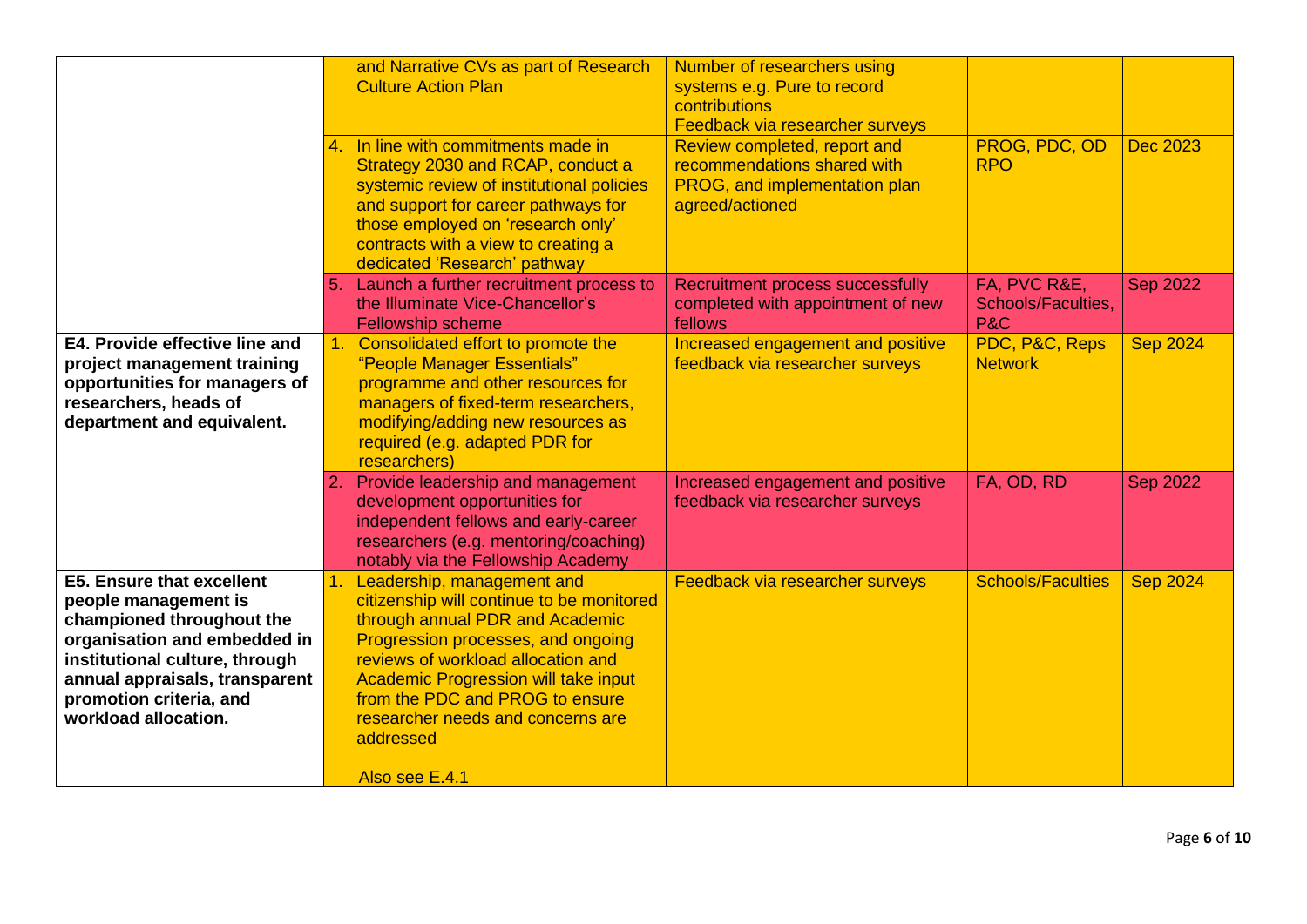| E6. Seek to improve job<br>security for researchers, for<br>example through more<br>effective redeployment | Better promote internal career<br>opportunities to fixed-term researchers.<br><b>PDC will work with P&amp;C and others to</b><br>help promote better understanding of<br>existing recruitment processes, such as<br>redeployment, internal and externally<br>advertised opportunities | Increased awareness of and<br>satisfaction with redeployment<br>processes, measured by reps<br>network and researcher surveys | PDC, P&C | <b>Sep 2024</b> |
|------------------------------------------------------------------------------------------------------------|---------------------------------------------------------------------------------------------------------------------------------------------------------------------------------------------------------------------------------------------------------------------------------------|-------------------------------------------------------------------------------------------------------------------------------|----------|-----------------|
|                                                                                                            | Also see E.3.4                                                                                                                                                                                                                                                                        |                                                                                                                               |          |                 |

## **Professional and Career Development (PCD)**

| <b>Obligation</b>                                                                            | <b>Actions</b>                                                                                                                                                                                                                                                    | <b>Success Measure(s)</b>                                                                                                        | <b>Responsibility</b><br>(see summary of<br>acronyms etc.<br>below) | Target<br><b>Complet</b><br>ion Date |
|----------------------------------------------------------------------------------------------|-------------------------------------------------------------------------------------------------------------------------------------------------------------------------------------------------------------------------------------------------------------------|----------------------------------------------------------------------------------------------------------------------------------|---------------------------------------------------------------------|--------------------------------------|
| PCD1. Provide<br>opportunities,<br>structured support,                                       | 1. Consolidate effort to promote the commitment to<br>10 annual career development days to researchers<br>and their managers in all faculties                                                                                                                     | Increased proportion of researchers<br>are aware of the policy and report<br>positive experiences via surveys                    | PDC                                                                 | <b>Sep</b><br>2022                   |
| for researchers to<br>engage in a minimum of<br>10 days professional<br>development pro rata | encouragement and time $\sqrt{2}$ . Review data on uptake of learning and<br>development opportunities, as well as feedback<br>from faculty societies, to better understand levels<br>of engagement across the institution (including<br>with the 10 days policy) | Feedback via researcher surveys                                                                                                  | PDC, OD, Reps<br>Network,<br><b>Societies</b>                       | Sep 2023                             |
| per year, recognising<br>that researchers will<br>pursue careers across a<br>wide range of   | Conduct a review of existing training opportunities<br>across the institution to a) present comprehensive<br>information on the PDC website and b) identify<br>gaps in current provision                                                                          | Comprehensive L&D programme<br>published via PDC website with new<br>opportunities included to address<br>gaps                   | PDC, OD, R&E                                                        | Dec 2021                             |
| employment sectors.<br>PCD2. Provide training,<br>structured support, and                    | Scope the potential for accredited/ qualifying<br>4.<br>programmes for researcher cohorts (e.g. project<br>management)                                                                                                                                            | <b>Business case prepared and</b><br>presented as appropriate, including<br>assessment of level of interest and<br>cost analysis | PDC, OD                                                             | <b>Sep 2024</b>                      |
| time for managers to<br>engage in meaningful<br>career development                           | Continue to deliver, and expand where possible,<br>5.<br>the Postdoctoral Group Mentoring programme                                                                                                                                                               | Multiple groups of postdocs enrolled<br>and paired with a mentor (with $\sim$ 40<br>postdocs participating)<br>Good feedback     | <b>OD</b>                                                           | Ongoing,<br>annual                   |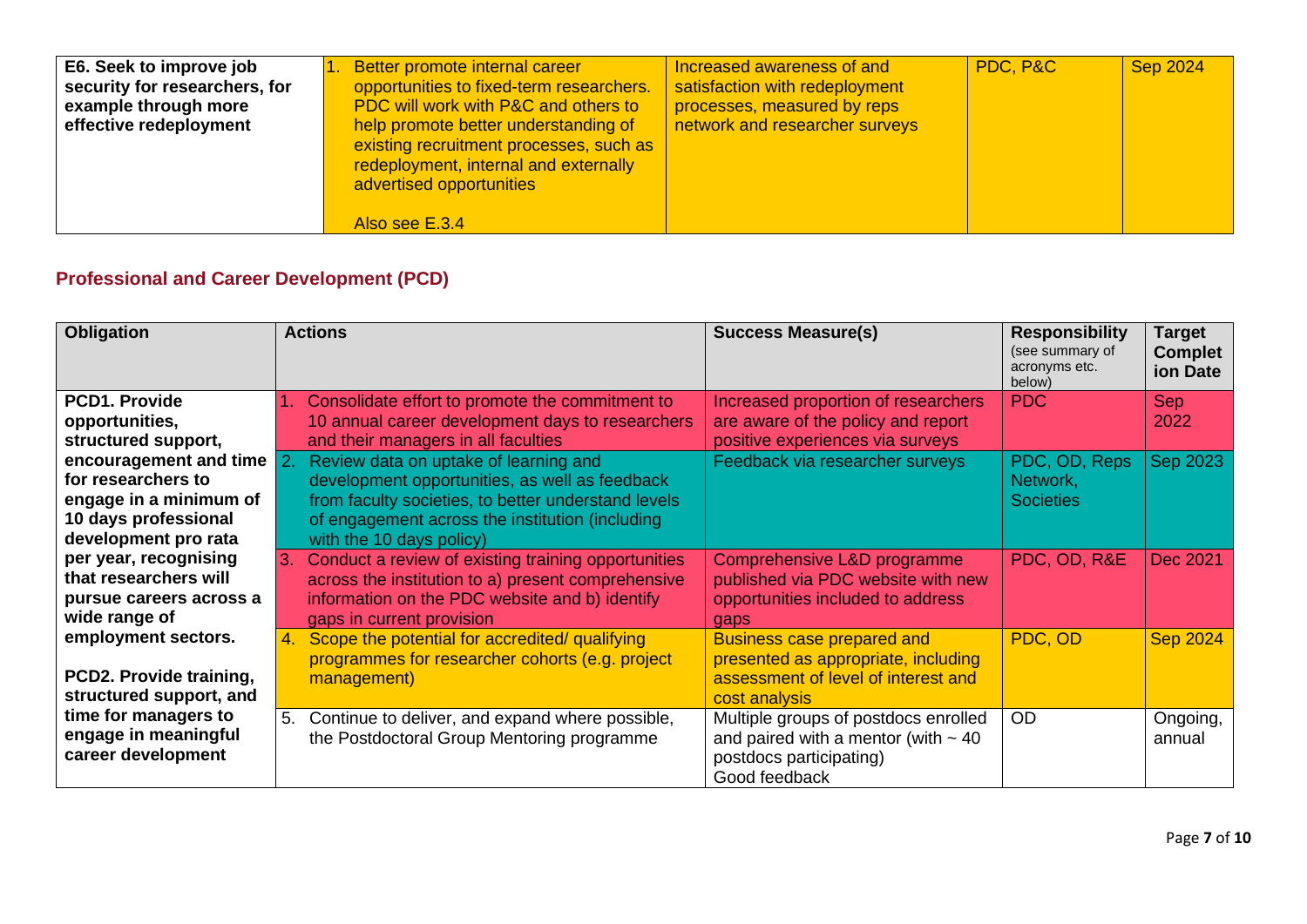| reviews with their<br>researchers.                                                                                                 | 6.  | Conduct a review of existing training and<br>accreditation opportunities for teaching available to<br>researchers (e.g. AF-HEA) and bring forward<br>recommendations where appropriate<br>Also see E.4.1                                                                                                            | All researchers can access teaching<br>training/accreditation as appropriate<br>and positive feedback measured<br>through researcher surveys                                                                                                                                                            | PDC, OD, CED                       | Sep 2023           |
|------------------------------------------------------------------------------------------------------------------------------------|-----|---------------------------------------------------------------------------------------------------------------------------------------------------------------------------------------------------------------------------------------------------------------------------------------------------------------------|---------------------------------------------------------------------------------------------------------------------------------------------------------------------------------------------------------------------------------------------------------------------------------------------------------|------------------------------------|--------------------|
| PCD3. Ensure that<br>researchers have access<br>to professional advice<br>on career management,<br>across a breadth of<br>careers. |     | Develop and implement a comprehensive and<br>complementary suite of career development<br>support between the PDC, OD, Graduate School<br>etc.                                                                                                                                                                      | Comprehensive programme for<br>career development published via<br>PDC website with new opportunities<br>included to address gaps, including<br>workshops, employer engagement,<br>1:1 advisory meetings etc., and<br>conduct evaluation of participation<br>and satisfaction levels every two<br>years | PDC, OD,<br>Graduate<br>School     | <b>Mar</b><br>2022 |
|                                                                                                                                    |     | 2. Introduce one-to-one advisory support provided on<br>demand via the PDC for researchers,<br>encompassing informal advice, feedback on<br>applications, interview preparation, and mock<br>interviews etc., and via relevant R&E teams for<br>e.g. research funding, collaborative research,<br>commercialisation | Levels of engagement and feedback<br>via researcher surveys                                                                                                                                                                                                                                             | PDC, R&E                           | <b>Nov</b><br>2021 |
| <b>PCD4. Provide</b><br>researchers with<br>opportunities, and time,<br>to develop their<br>research identity and                  |     | 1. Review current leadership development<br>opportunities for researchers and enhance as<br>required                                                                                                                                                                                                                | Opportunities published via PDC<br>website with new opportunities<br>included to address gaps and<br>feedback monitored via researcher<br>surveys                                                                                                                                                       | PDC, OD                            | <b>Sep 2022</b>    |
| broader leadership<br>skills.                                                                                                      | 2.  | Fully implement the role of 'Assistant Supervisor'<br>across the institution, building on MHLS pilot, and<br>provide training for postdoctoral researchers taking<br>up the role                                                                                                                                    | <b>Assistant Supervisor role available</b><br>in all three Faculties<br>Increased proportion of postdocs<br>appointed Assistant Supervisors<br>Training offered with at least one<br>session delivered                                                                                                  | PDC, Faculties/<br><b>Schools</b>  | Dec 2021           |
|                                                                                                                                    | I3. | Enhance existing support for those applying for<br>individual fellowships, notably by expanding<br>funders showcases and learning and development<br>opportunities                                                                                                                                                  | Comprehensive programme of<br>support published via PDC website,<br>with increased levels of engagement<br>and feedback measured through<br>researcher surveys                                                                                                                                          | PDC, RD, OD,<br>Graduate<br>School | <b>Sep 2023</b>    |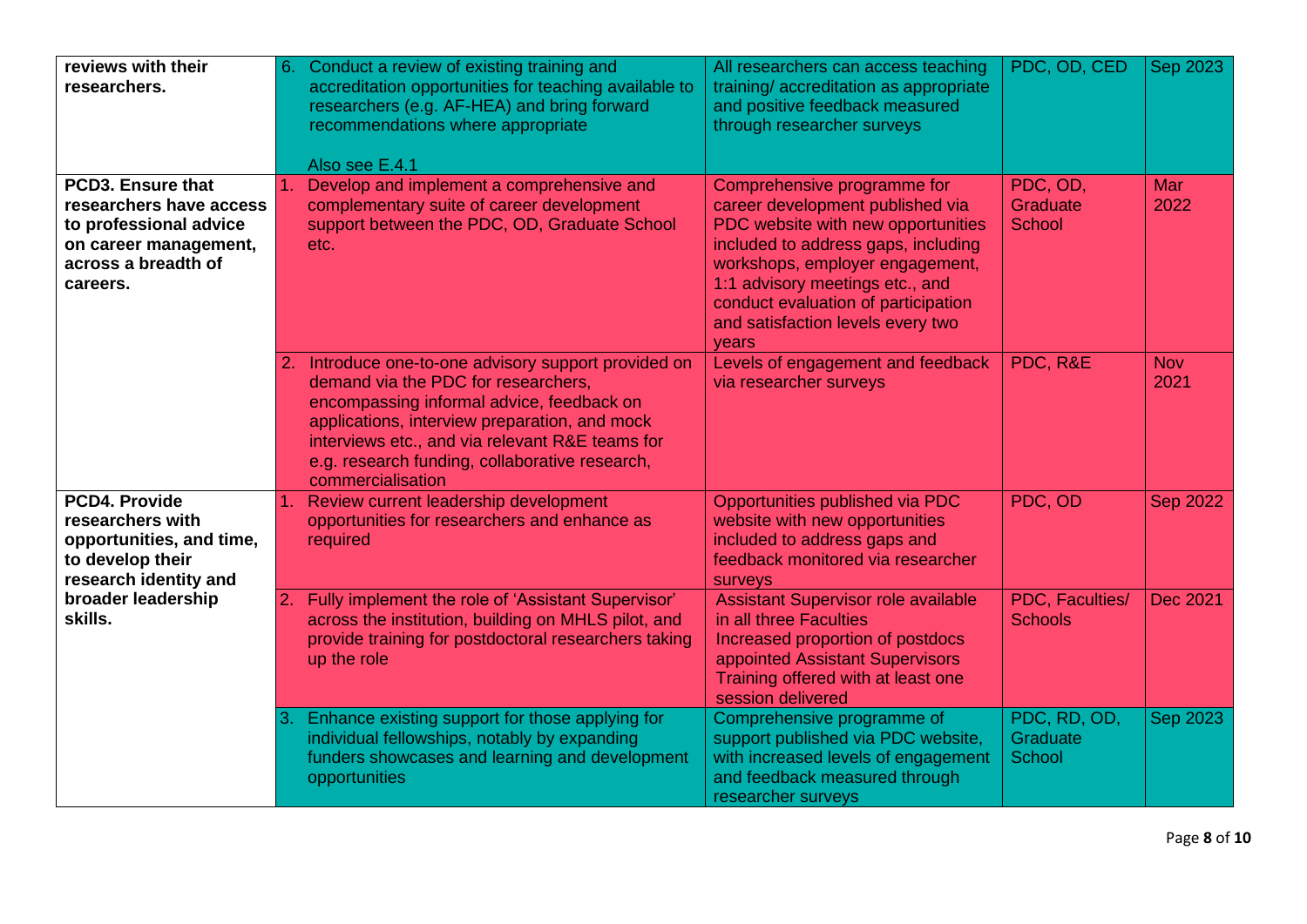|                        |    |                                                      | Increasing volume and improved        |                           |                 |
|------------------------|----|------------------------------------------------------|---------------------------------------|---------------------------|-----------------|
|                        |    |                                                      | quality of fellowship applications    |                           |                 |
|                        |    | 4. Develop and launch a new mentoring programme      | Feedback surveys of mentors and       | PDC, OD, FA,              | <b>Sep</b>      |
|                        |    | via the Fellowship Academy for prospective           | mentees                               | <b>RD</b>                 | 2023            |
|                        |    | fellowship applicants to learn from existing         |                                       |                           |                 |
|                        |    | independent fellows                                  |                                       |                           |                 |
|                        | 5. | Develop and implement a new mentoring scheme         | New mentoring scheme launched         | PDC, Graduate             | Dec             |
|                        |    | for postdoctoral researchers to support              | and advertised as appropriate         | School, Reps              | 2022            |
|                        |    | postgraduate research students                       | Levels of engagement and feedback     | Network,                  |                 |
|                        |    |                                                      | from mentors and mentees              | Faculties/                |                 |
|                        |    |                                                      |                                       | <b>Schools</b>            |                 |
|                        | 6. | Develop an 'introduction to mentoring' training      | Feedback surveys of workshop          | OD, PDC, FA               | <b>Sep</b>      |
|                        |    | workshop for postdoctoral researchers and            | attendees                             |                           | 2023            |
|                        |    | independent fellows to upskill those serving as      |                                       |                           |                 |
|                        |    | mentors                                              |                                       |                           |                 |
|                        |    | 7. Investigate the potential for postdoctoral        | Review completed and findings         | PDC, Reps                 | <b>Sep 2022</b> |
|                        |    | researchers to propose/supervise research            | reported to PROG for further action   | Network, PROG             |                 |
|                        |    | projects for UG/PGT students                         |                                       |                           |                 |
|                        |    | 8. Launch a pilot seed fund for faculty societies or | Seed fund launched and at least one   | <b>PDC, Societies</b>     | Sep             |
|                        |    | groups of researchers to bid into for events that    | event delivered                       |                           | 2022            |
|                        |    | benefit the wider researcher community               |                                       |                           |                 |
| PCD5. Recognise that   |    | Organise career exploration events and interviews    | At least one event delivered per year | PDC, Reps                 | Sep             |
| moving between, and    |    | with former Queen's postdoctoral researchers and     | and feedback surveys of attendees     | Network,                  | 2022            |
| working across,        |    | PhD students working in a range of sectors           | collated                              | <b>Societies</b>          |                 |
| employment sectors can |    | Investigate opportunities for engagement with local  | Agreed programme of employer          | PDC, R&E,                 | Sep 2023        |
| bring benefits to      |    | employers, including via site visits and shadowing   | engagement with relevant              | Graduate                  |                 |
| research and           |    | programmes                                           | stakeholders                          | School, Career            |                 |
| researchers, and       | 3. | Encourage engagement with innovation and             | Feedback from researcher surveys,     | PDC, BA, RD,              | <b>Sep</b>      |
| support opportunities  |    | commercialisation programmes, especially in          | increased engagement reporting by     | <b>R&amp;E</b> innovation | 2023            |
| for researchers to     |    | which the postdoc/researcher is lead                 | <b>R&amp;E</b> teams                  | team, QUBIS               |                 |
| experience this.       | 4. | Create an "Alumni" group for postdocs on LinkedIn,   | <b>Engagement with LinkedIn group</b> | PDC, OD, RPO,             | Mar             |
|                        |    | to promote role models and examples of career        |                                       | <b>Alumni</b>             | 2022            |
|                        |    | progression and destination (potentially by Faculty) |                                       |                           |                 |
|                        |    | as well as investigate more impactful ways of        |                                       |                           |                 |
|                        |    | collecting and showcasing career destinations        |                                       |                           |                 |
| PCD6. Monitor, and     |    | Conduct regular surveys of researchers via the       | Annual survey completed, report       | PDC, OD,                  | Ongoing,        |
| report on, the         |    | PDC (or other departments and staff initiatives) to  | prepared and published                | PROG,                     | annual          |
| engagement of          |    | measure the progress against the Concordat, and      |                                       |                           |                 |